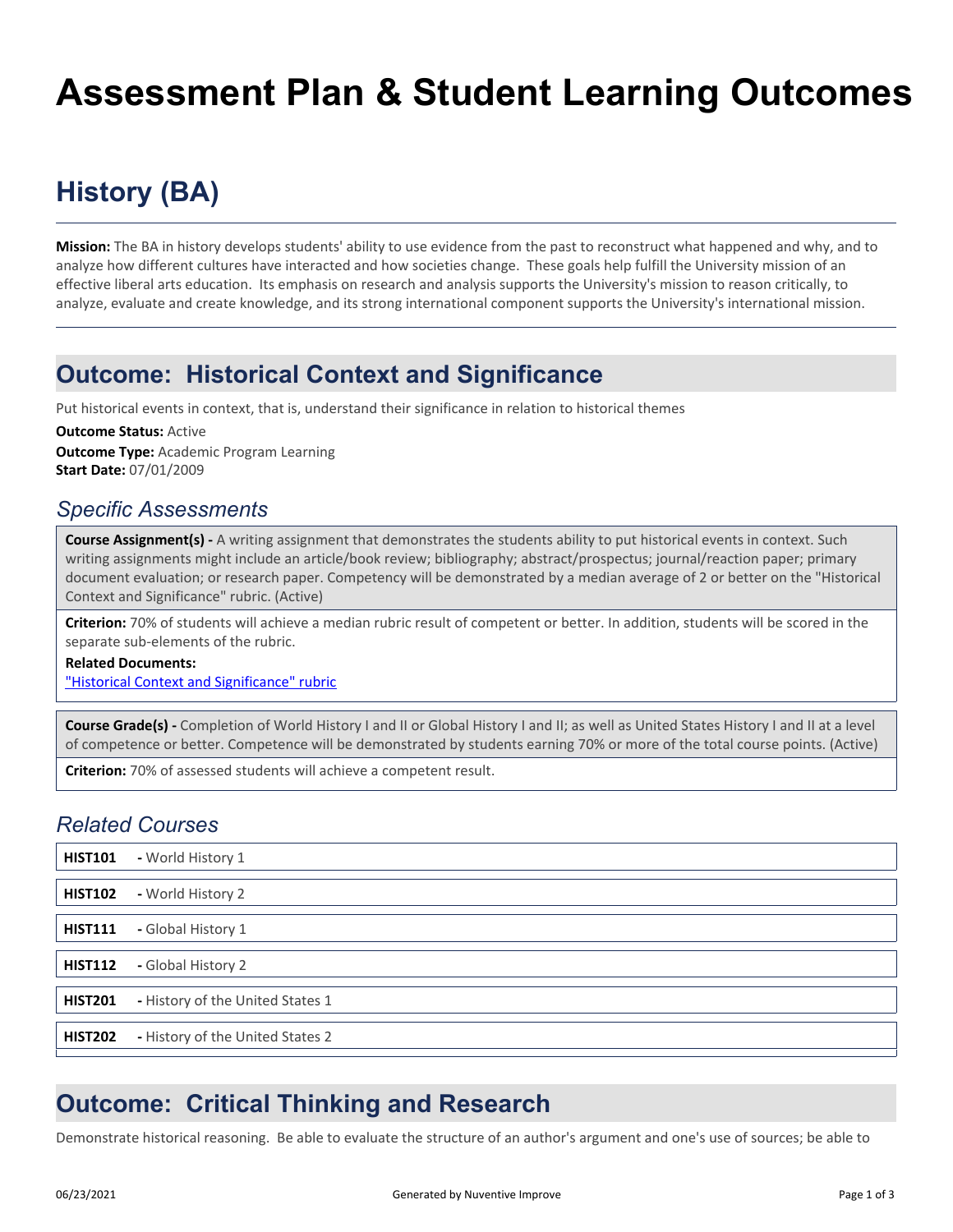# **History (BA)**

recognize biases and assumptions. Be able to construct an original historical question; make use of library and other resources; construct a bibliography of secondary sources; identify primary sources and be able to interpret and contextualize them.

**Outcome Type:** Academic Program Learning **Start Date:** 07/01/2009 **Outcome Status:** Active

#### *Specific Assessments*

**Course Assignment(s) -** A writing assignment that demonstrates the students ability to conduct research, evaluate sources, analyze data, and/or synthesize information using historical methodologies. Such writing assignments might include an article/book review; bibliography; abstract/prospectus; journal/reaction paper; primary document evaluation; or research paper. Competency will be demonstrated by a median average of 2 or better on the "Critical Thinking and Research" rubric. (Active)

**Criterion:** 70% of students will achieve a median rubric result of competent or better. In addition, students will be scored in the separate sub-elements of the rubric.

**Related Documents:**

["Critical Thinking and Research" rubric for writing](https://lhuptracdat.passhe.edu:443/tracdat/viewDocument?y=qz7Gt4doJSLF) ["Critical Thinking and Research" rubric for reading](https://lhuptracdat.passhe.edu:443/tracdat/viewDocument?y=3eiiyRvADxMl)

**Course Grade(s) -** Completion of Hist200: Historical Thinking and Writing at a level of competence or better. Competence will be demonstrated by students earning 70% or more of the total course points. (Active)

**Criterion:** 70% of assessed students will achieve a competent result.

#### *Related Courses*

**HIST200 -** Historical Thinking and Writing

## **Outcome: In-depth Analysis**

Apply skills learned in foundational courses to an in-depth study of a region, theme or era.

**Outcome Type:** Academic Program Learning **Start Date:** 07/01/2009 **Outcome Status:** Active

### *Specific Assessments*

**Course Grade(s) -** Completion of 300/400 designation History courses at a level of competence or better. Competence will be demonstrated by students earning 70% or more of the total course points. (Active)

**Criterion:** 70% of assessed students will achieve a competent result.

## **Outcome: Empathy**

Demonstrate historical empathy, that is, an appreciation for other cultures in other times

**Outcome Type:** Academic Program Learning **Start Date:** 07/01/2009 **Outcome Status:** Active

### *Specific Assessments*

**Course Assignment(s) -** A writing assignment that demonstrates appreciation for other cultures in other times. Such writing assignments might include an article/book review; bibliography; abstract/prospectus; journal/reaction paper; primary document